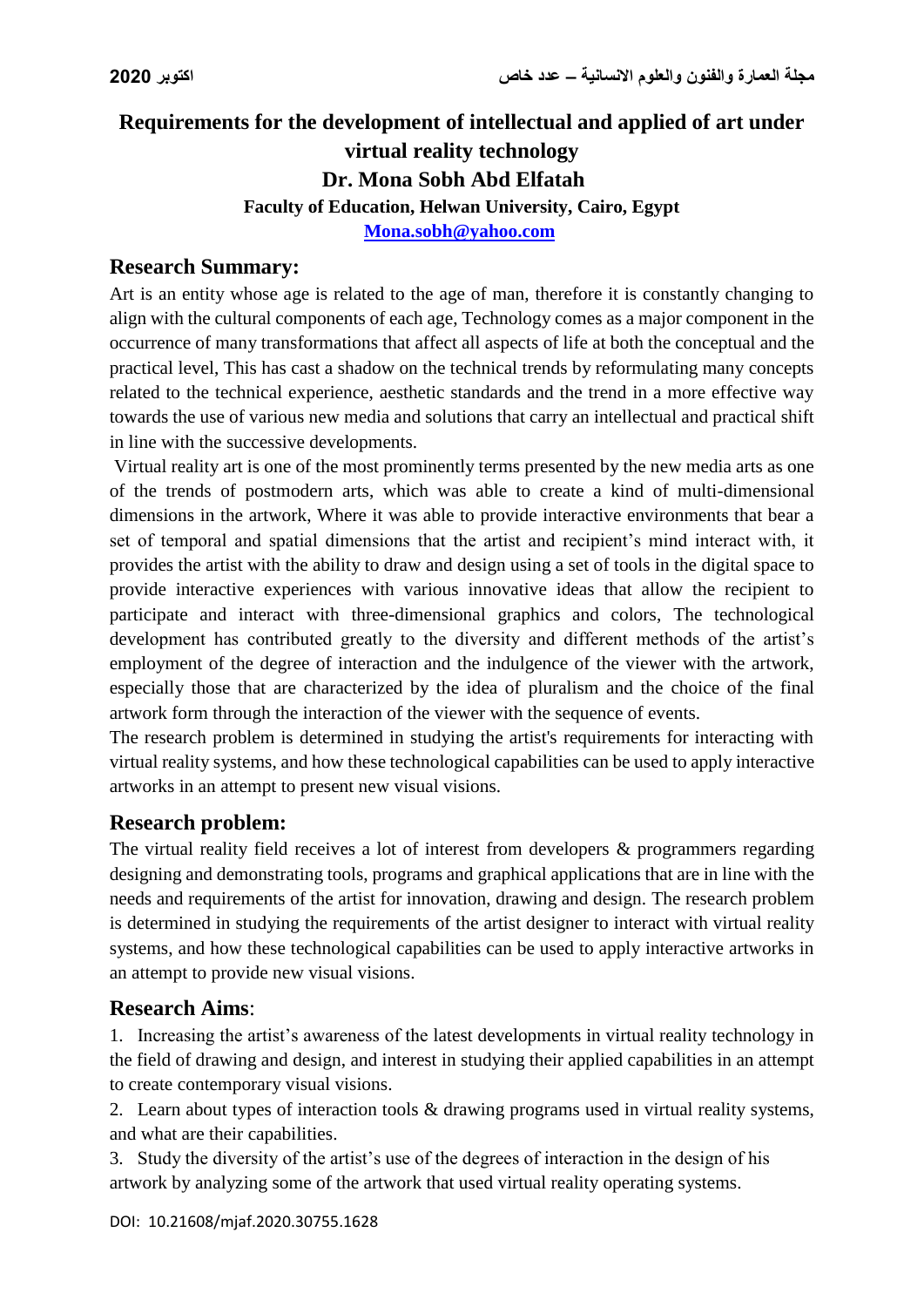## **Research hypotheses:**

1. Technology is a fundamental issue in the formulation of art throughout the ages, and the phenomenon of technology influence in the artist's is not new, as new and inherited paradigms from previous eras prove that there is a permanent relationship between technical development in each era and the development of design thought.

2. Technological technologies have changed the way the artist innovates and designs. As their influence on art grows, it becomes necessary to research the data of interactive arts systems and virtual reality, including tools and software, and how these technological capabilities can be employed to apply interactive artwork.

#### **Research themes:**

- 1. Artist designer requirements to interact with virtual reality systems.
- 2. Examples of interactive artworks implemented with virtual reality technology.

3. A vision that the artist designer can take advantage of virtual reality technology to create distinctive artworks

## **Research Methodology:**

The researcher follows the descriptive analytical approach in order to study the impact of technological development on virtual reality systems, including graphical tools and programs, as well as conducting an analytical study of a set of interactive artworks for a number of contemporary artists to review the most important dimensions and formative methods used for interactive experiences as one of the products of modern media arts.

## **1. Artist designer requirements to interact with virtual reality systems.**

The liberation of the artist from the limitations of reality is one of the most important reasons that contributed to stimulating his imagination to create virtual digital worlds to present new visual insights. A virtual reality system, like other computing systems, requires interaction with two basic elements, Hardware, and Software, through which the user can achieve a state of immersion and full interaction to enjoy all that the virtual reality technology offers us.

## **A. Hardware:**

**A-1 (Motion Capture or Motion Tracking) (MOCAP).**



**A-2 (2D&3D Inputs).** 



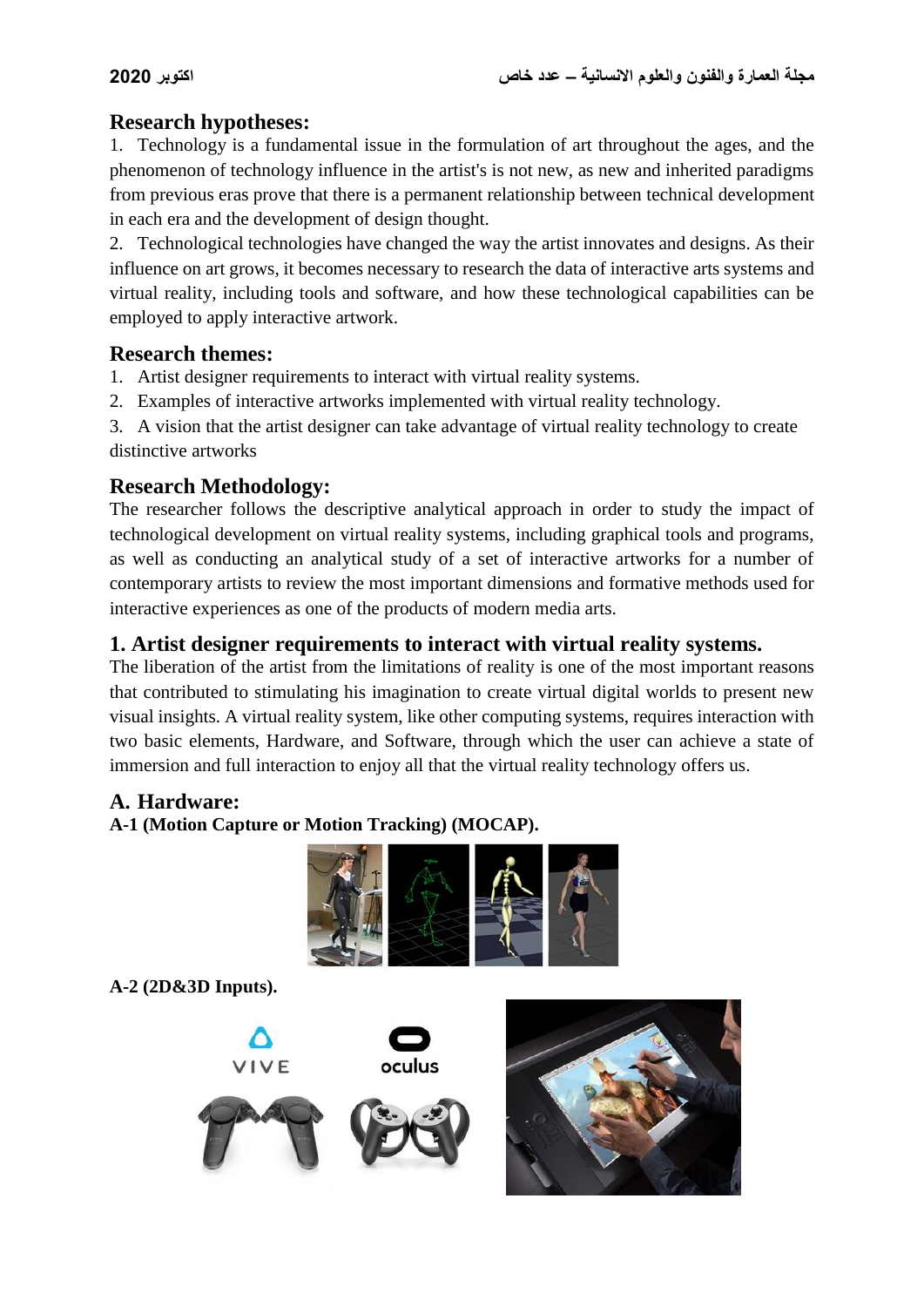## **A-3 (Haptic VR Gloves Devices)**



**A-4 (Display Devices).**



#### **A-5 (Computational Hardware).**

#### **B. Software:**

The programs play a major role in the process of creating the virtual environment, including the operating systems or programs for drawing and design, and we will review the most prominent drawing applications that work through virtual reality systems:

## **B-1 (Google's Tilt Brush App).**



## **B-2 (Quill App).**

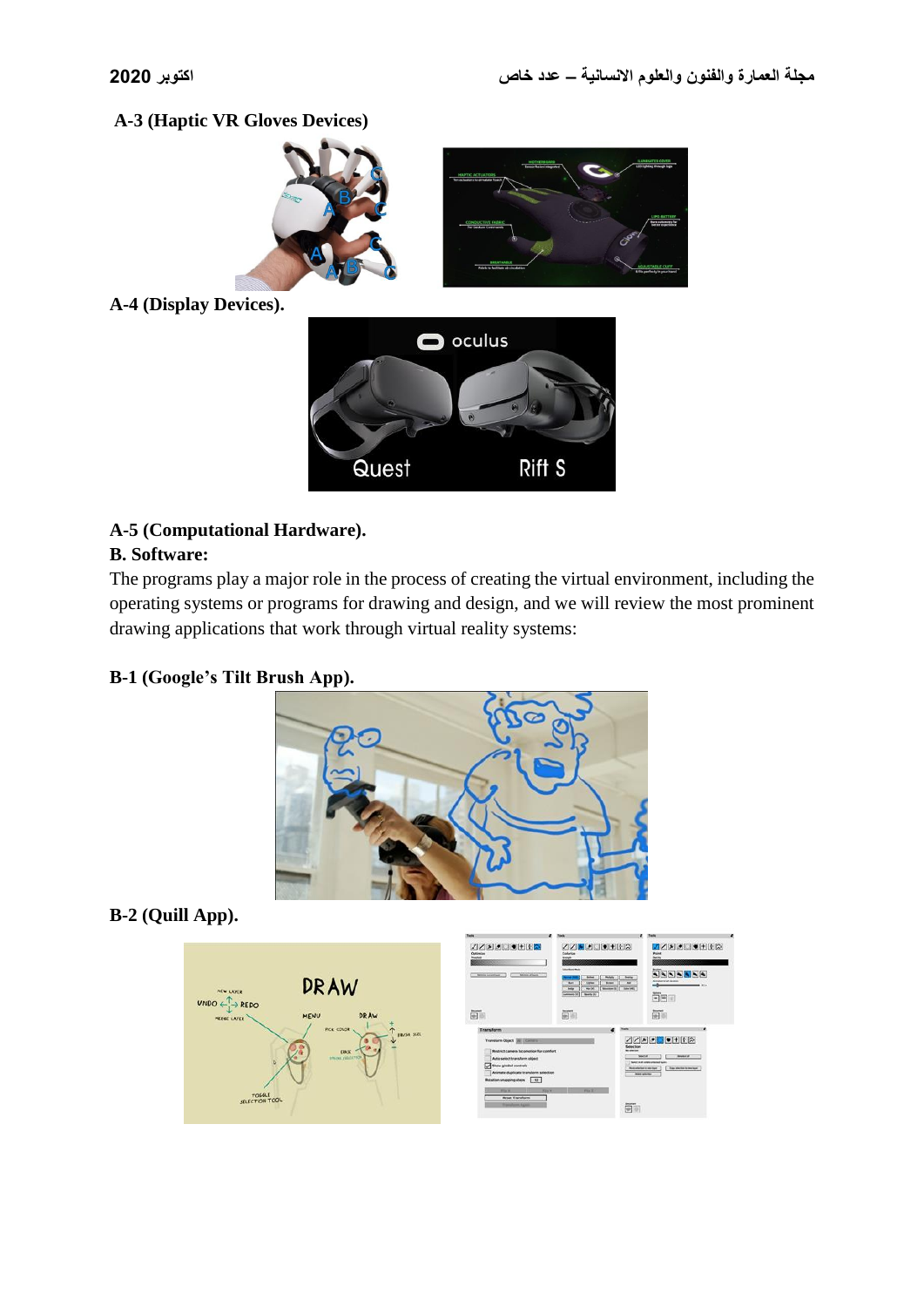## **2. Examples of interactive artworks implemented with virtual reality technology.**

**(Dear Angelica):** 3D Animations directly painted within VR (Quill Program) – 2017 .



**(The Night Café):** Interactive Video 360 degree – 2015.



**Permission to enter**: Augmented Reality art work, The LA Art Association Gallery 825 – 2015.



## **Research Results:**

1. The ideas of media arts in general did not come out of nowhere, but were inspired by the history of their development from previous art schools throughout history, in addition to taking advantage of the available technological capabilities.

2. The artist was freed from the limitations of reality, one of the most important reasons that contributed to stimulating his imagination to create virtual digital worlds in an attempt to present new visions and concepts of plastic art.

3. Virtual reality system, like other computing systems, interacting with it requires the availability of basic elements, namely tools and software, through which the user can achieve a state of immersion and full interaction to enjoy all that the technology of virtual reality systems offers us.

4. Programs, including their operating systems and application software, play a major role in the process of creating virtual environments.

5. The field of art receives a great deal of attention from programmers and developers as it is a partner in creating the virtual reality environment and has the ability to spread different ideas and concepts.